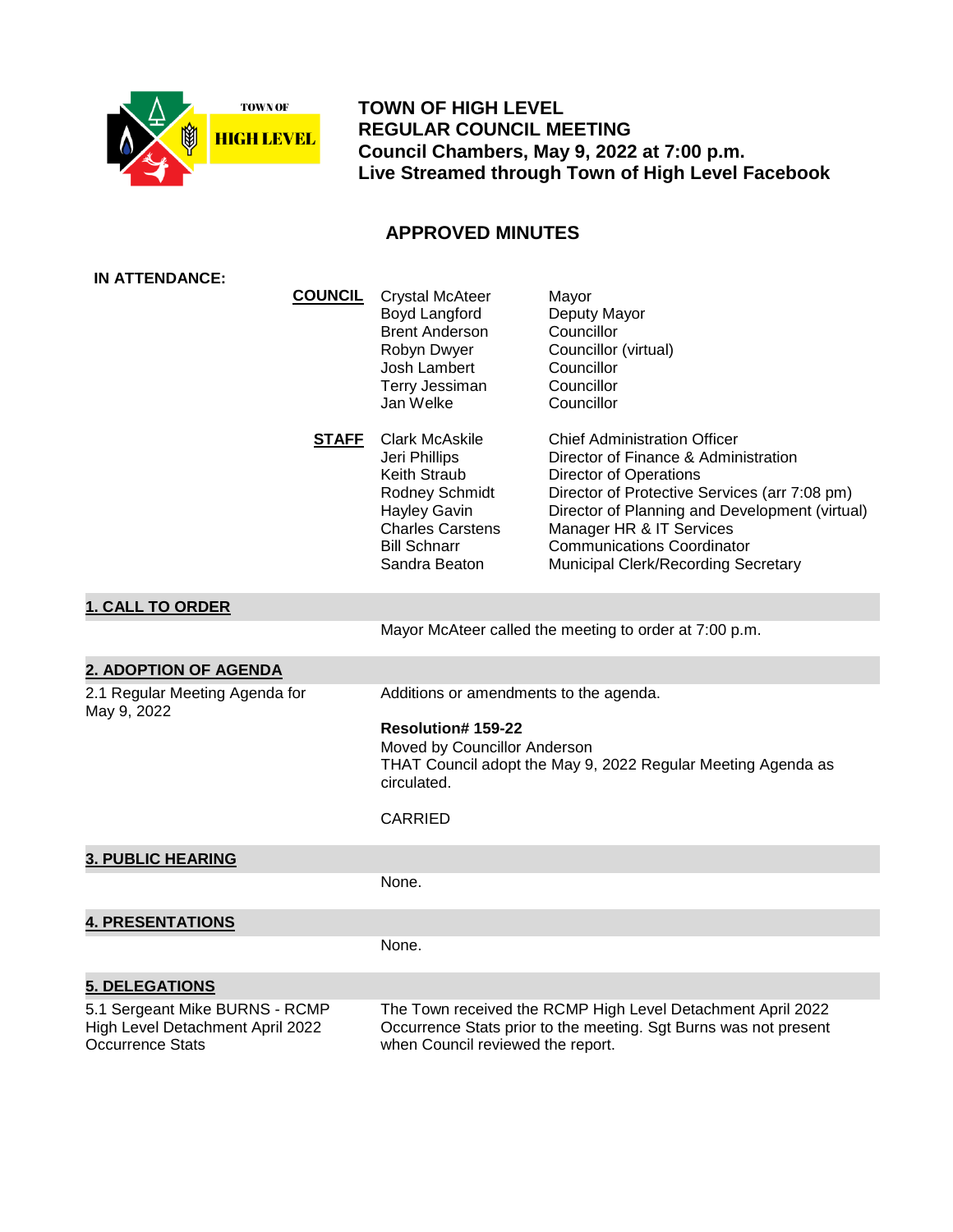| <b>6. APPROVAL OF THE MINUTES</b>                                                                                                                |                                                                                                                                                                                                                                                                                                                                                                                                                                                 |
|--------------------------------------------------------------------------------------------------------------------------------------------------|-------------------------------------------------------------------------------------------------------------------------------------------------------------------------------------------------------------------------------------------------------------------------------------------------------------------------------------------------------------------------------------------------------------------------------------------------|
| 6.1 April 25, 2022 Regular Council<br>Meeting unapproved minutes                                                                                 | <b>Resolution#160-22</b><br>Moved by Deputy Mayor Langford<br>THAT Council approve the Regular Council meeting minutes of<br>April 25, 2022 as circulated.                                                                                                                                                                                                                                                                                      |
|                                                                                                                                                  | <b>CARRIED</b>                                                                                                                                                                                                                                                                                                                                                                                                                                  |
| <b>7. DELEGATION BUSINESS</b>                                                                                                                    |                                                                                                                                                                                                                                                                                                                                                                                                                                                 |
| 7.1 RCMP High Level Detachment<br>April 2022 Occurrence Stats                                                                                    | <b>Resolution#161-22</b><br>Moved by Councillor Welke<br>THAT Council accept the RCMP High Level Detachment April 2022<br>Occurrence Stats for information.                                                                                                                                                                                                                                                                                     |
|                                                                                                                                                  | <b>CARRIED</b>                                                                                                                                                                                                                                                                                                                                                                                                                                  |
|                                                                                                                                                  | Sergeant BURNS arrived at the meeting. The RCMP Detachment<br>activities are focused on the area flooding/evacuations. A sitrep of the<br>flooding situation in Chateh was provided. Many of the homes /<br>structures have flooded basements. The RCMP have the access road<br>blocked.<br>The highway north to Meander is closed until repairs are completed.<br>Extra personnel from Grande Prairie are on site to assist the<br>detachment. |
| <b>8. MAYOR'S REPORT</b>                                                                                                                         |                                                                                                                                                                                                                                                                                                                                                                                                                                                 |
| 8.1 Mayor's report                                                                                                                               | April 26 - May 9, 2022<br>Apr 25 - Northern Lights Forest Education; brainstorming session to<br>explore a 'restart' of the group.<br>Apr 30 - Community Ketch-up event<br>May 6-7 - Yellowknife Trade Show<br>May 9 - Interview with 630 CHED and Global News<br><b>Resolution#162-22</b><br>Moved by Councillor Jessiman<br>THAT Council accept the Mayor's report for information.<br>CARRIED                                                |
| 9. COUNCIL COMMITTEE REPORTS                                                                                                                     |                                                                                                                                                                                                                                                                                                                                                                                                                                                 |
| 9.1 Committee reports on which<br>Councillors are appointed:<br>• Deputy Mayor Langford<br><b>Councillor Anderson</b><br><b>Councillor Dwyer</b> | Deputy Mayor Langford:<br>Apr 26 - Delivered Thank You cards to businesses<br>Apr 27 - Elected Official Education Program (EOEP) - Council's Role<br>in Convice Delivery, 2nd course delivery                                                                                                                                                                                                                                                   |

- Councillor Jessiman Councillor Lambert
- Councillor Welke
- in Service Delivery, 2<sup>nd</sup> course delivery
- Apr 29-30 Alberta Association of Police Governance Conference
- May 03 Freedom of Information and Protection of Privacy training

May 04 – EOEP course - Council's Role in Service Delivery, 3rd course delivery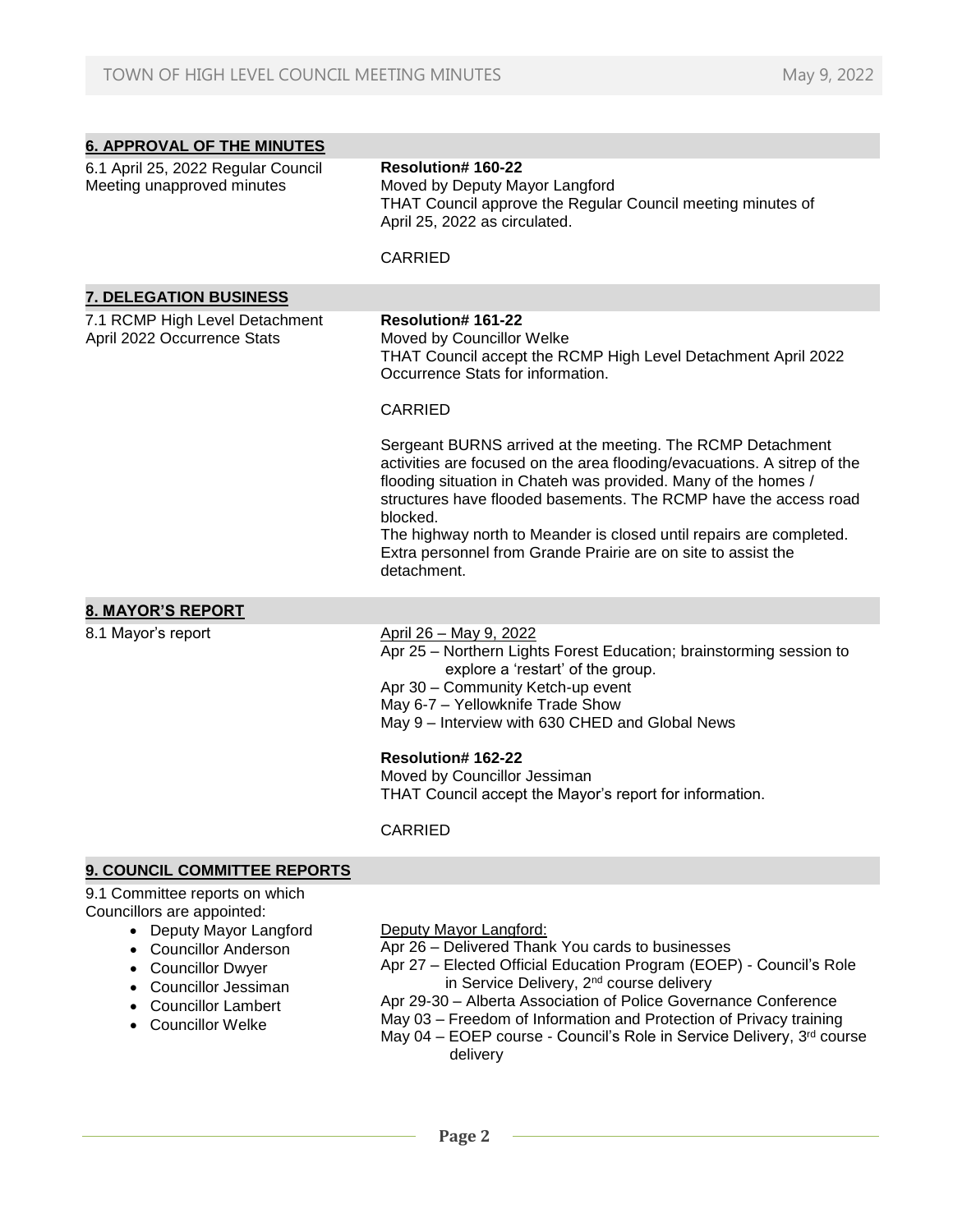|                                                | <b>Councillor Anderson:</b><br>Apr 27 - Community Education Committee<br>Apr 30 - Community Ketch-up event<br>May 04 - Golden Range Society (Garage sale, May 27/28)<br>May 6-7 - Yellowknife Trade Show |
|------------------------------------------------|----------------------------------------------------------------------------------------------------------------------------------------------------------------------------------------------------------|
|                                                | <b>Councillor Dwyer:</b><br>Apr 30 - Community Ketch-up event<br>May 9-11 - 2022 Alberta Community Crime Prevention Assoc. Conf.                                                                         |
|                                                | Councillor Jessiman:<br>Apr 27 - Strategic Planning Child Advocacy Center<br>Apr 30 - Community Ketch-up event<br>May 6-8 - Yellowknife Trade Show                                                       |
|                                                | <b>Councillor Lambert:</b><br>Apr 30 - Community Ketch-up event                                                                                                                                          |
|                                                | Councillor Welke:<br>Apr 27 - Community Education Committee (Northern Lakes College)                                                                                                                     |
|                                                | <b>Resolution# 163-22</b><br>Moved by Councillor Anderson<br>THAT Council accept the Councillor Committee reports for information.                                                                       |
|                                                | <b>CARRIED</b>                                                                                                                                                                                           |
| <b>10. ADMINISTRATIVE REPORTS</b>              |                                                                                                                                                                                                          |
| 10.1 Council's Action List                     | Council questioned the progress of the Regional Service Sharing<br>Agreement & Airport Annexation, and broadband.                                                                                        |
|                                                | <b>Resolution#164-22</b><br>Moved by Councillor Lambert                                                                                                                                                  |
|                                                | THAT Council accept the Action List for information.                                                                                                                                                     |
|                                                | <b>CARRIED</b>                                                                                                                                                                                           |
| 10.2 Upcoming Events List                      | <b>Resolution# 165-22</b><br>Moved by Councillor Welke<br>THAT Council accept the Upcoming Events List for information.                                                                                  |
|                                                | <b>CARRIED</b>                                                                                                                                                                                           |
| 10.3 Monthly Report to Council -<br>April 2022 | Resolution# 166-22<br>Moved by Councillor Anderson<br>THAT Council accept the March 2022 Monthly Report to Council for<br>information.                                                                   |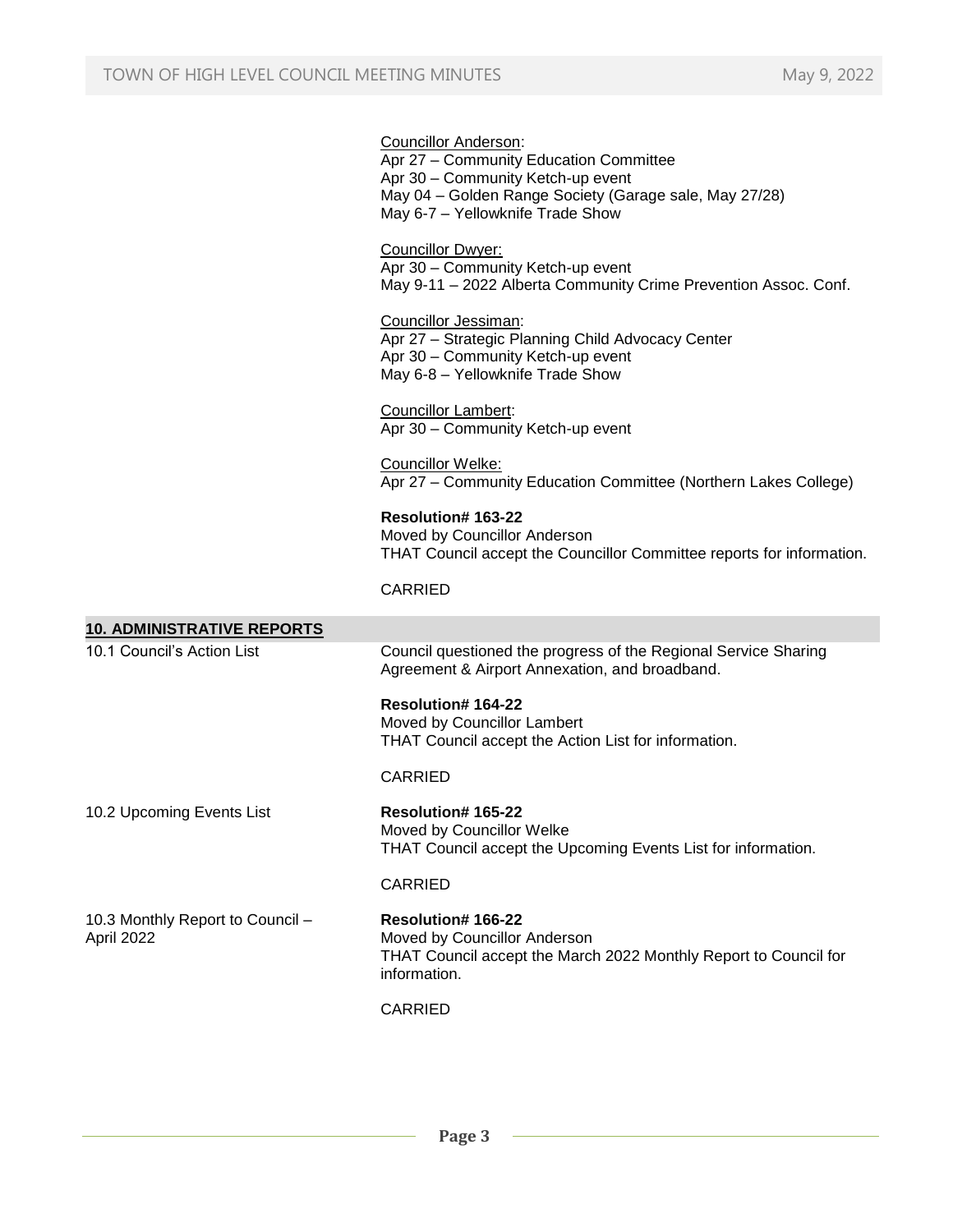| 10.4 Financial Report for March 2022                                                                   | Resolution# 167-22<br>Moved by Deputy Mayor Langford<br>THAT Council accept the March 2022 Financial Report for information.                                                                                                                     |
|--------------------------------------------------------------------------------------------------------|--------------------------------------------------------------------------------------------------------------------------------------------------------------------------------------------------------------------------------------------------|
|                                                                                                        | <b>CARRIED</b>                                                                                                                                                                                                                                   |
| <b>11. ADMINISTRATIVE INQUIRIES</b>                                                                    |                                                                                                                                                                                                                                                  |
|                                                                                                        | None.                                                                                                                                                                                                                                            |
| <b>12. OLD BUSINESS</b>                                                                                |                                                                                                                                                                                                                                                  |
| 12.1 National Police Federation - Call to<br>Action<br>- Tabled from the April 25/2022 Regular<br>Mtg. | <b>Resolution# 168-22</b><br>Moved by Councillor Jessiman<br>THAT Council respond to the National Police Federation - Call to<br>Action in support of retaining the RCMP.                                                                        |
|                                                                                                        | <b>CARRIED</b>                                                                                                                                                                                                                                   |
| <b>13. NEW BUSINESS</b>                                                                                |                                                                                                                                                                                                                                                  |
| 13.1 Tri-Council meeting: June 8th<br>proposed                                                         | <b>Resolution#169-22</b><br>Moved by Councillor Lambert<br>THAT Council confirm attendance at the June 8 <sup>th</sup> Tri-Council meeting.                                                                                                      |
|                                                                                                        | <b>CARRIED</b>                                                                                                                                                                                                                                   |
| 13.2 ToHL Organizational Structure                                                                     | Resolution# 170-22<br>Moved by Councillor Welke<br>THAT Council accept the May 2022 Organizational Structure Update<br>as presented.                                                                                                             |
|                                                                                                        | <b>CARRIED</b>                                                                                                                                                                                                                                   |
| 13.3 RFD: 2021 Write Off of<br>Uncollectible Accounts                                                  | <b>Resolution#171-22</b><br>Moved by Deputy Mayor Langford<br>THAT Council authorize the write off amount of \$38,783.37 for the year<br>ending December 31, 2021: Receivables of \$342.97, Utilities of<br>\$1,396.10 and Taxes of \$37,044.30. |
|                                                                                                        | CARRIED                                                                                                                                                                                                                                          |
| 13.4 RFD: Transfer to the Airport<br>Reserve                                                           | <b>Resolution# 172-22</b><br>Moved by Councillor Dwyer<br>THAT Council transfer \$222,000 from airport operating revenue to the<br>Airport Reserve.                                                                                              |
|                                                                                                        | <b>CARRIED</b>                                                                                                                                                                                                                                   |
| 13.5 RFD: Budget allocation to the<br><b>Airport Beautification Taskforce</b>                          | <b>Resolution# 173-22</b><br>Moved by Councillor Welke<br>THAT Council set a 2022 budget for the Airport Beautification /<br>Enhancement Taskforce of \$150,000 with funding allocated from the<br>Airport Reserve.                              |
|                                                                                                        | <b>CARRIED</b>                                                                                                                                                                                                                                   |

 **Page 4**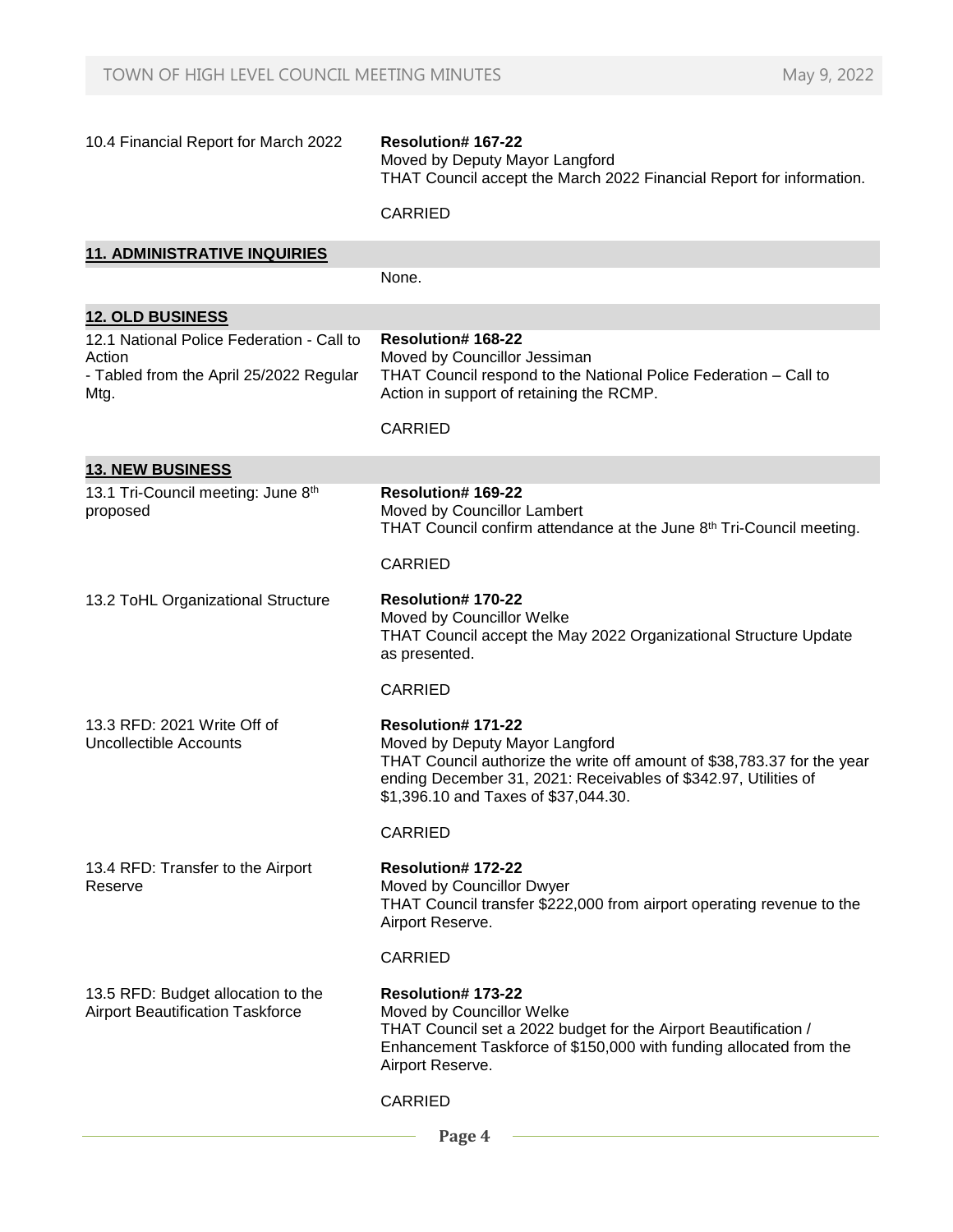# **14. CORRESPONDENCE FOR ACTION**

None.

# **15. CORRESPONDENCE FOR INFORMATION**

15.1 ToHL letter to resident re Public Hearing for Bylaw No. 1025-22.

## **Resolution# 174-22** Moved by Councillor Anderson

THAT Council accept item 15.1 for information.

#### CARRIED

| <b>16. NOTICE OF MOTIONS</b>                                                                                                                                                                                                                                    |                                                                                                                                                                                                                                                                                                                                                                             |
|-----------------------------------------------------------------------------------------------------------------------------------------------------------------------------------------------------------------------------------------------------------------|-----------------------------------------------------------------------------------------------------------------------------------------------------------------------------------------------------------------------------------------------------------------------------------------------------------------------------------------------------------------------------|
|                                                                                                                                                                                                                                                                 | None.                                                                                                                                                                                                                                                                                                                                                                       |
| <b>17. QUESTION PERIOD</b>                                                                                                                                                                                                                                      |                                                                                                                                                                                                                                                                                                                                                                             |
|                                                                                                                                                                                                                                                                 | None.                                                                                                                                                                                                                                                                                                                                                                       |
| <b>18. CLOSED SESSION</b>                                                                                                                                                                                                                                       |                                                                                                                                                                                                                                                                                                                                                                             |
|                                                                                                                                                                                                                                                                 | Mayer McAteer thanked the viewers and ended the public portion of<br>the meeting.                                                                                                                                                                                                                                                                                           |
|                                                                                                                                                                                                                                                                 | Resolution# 175-22<br>Moved by Councillor Lambert<br>THAT Council move into closed session at 7:51 p.m., pursuant to FOIP<br>Part 1, Division 2, sections 23 and 24.                                                                                                                                                                                                        |
|                                                                                                                                                                                                                                                                 | <b>CARRIED</b>                                                                                                                                                                                                                                                                                                                                                              |
|                                                                                                                                                                                                                                                                 | The meeting recessed at 7:52 p.m.<br>The meeting resumed at 8:02 p.m.                                                                                                                                                                                                                                                                                                       |
|                                                                                                                                                                                                                                                                 | The following individuals remained in Closed Session:<br>Elected officials - C. McAteer, B. Langford, B. Anderson, R. Dwyer,<br>T. Jessiman, J. Lambert, and J. Welke.<br>Staff - C. McAskile, J. Phillips, K. Straub, H. Gavin (virtual),<br>B. Schnarr, C. Carstens and S. Beaton.                                                                                        |
|                                                                                                                                                                                                                                                                 | Resolution# 176-22<br>Moved by Councillor Anderson<br>THAT Council move out of closed session at 9:02 p.m.                                                                                                                                                                                                                                                                  |
|                                                                                                                                                                                                                                                                 | <b>CARRIED</b>                                                                                                                                                                                                                                                                                                                                                              |
| 18.1 Road Rehabilitation Project with<br>financial options -<br>Local public body confidences and<br>Advice from officials, pursuant to FOIP,<br>Part 1, Division 2, sections 23(1)(a),<br>24(1)(a) and (g), respectively.<br>- From the April 19/2022 Cow Mtg. | Resolution# 177-22<br>Moved by Deputy Mayor Langford<br>THAT Council set the priority and schedule for completion of the<br>infrastructure rehabilitation projects being:<br>1) 2022 - Rainbow Blvd. (including 98 Street, and a small portion of<br>Chinchaga Drive);<br>2) 2022 - 92 Street & 114 Avenue (from Highway 58 to Highway 35)<br>(dependent on grant funding); |